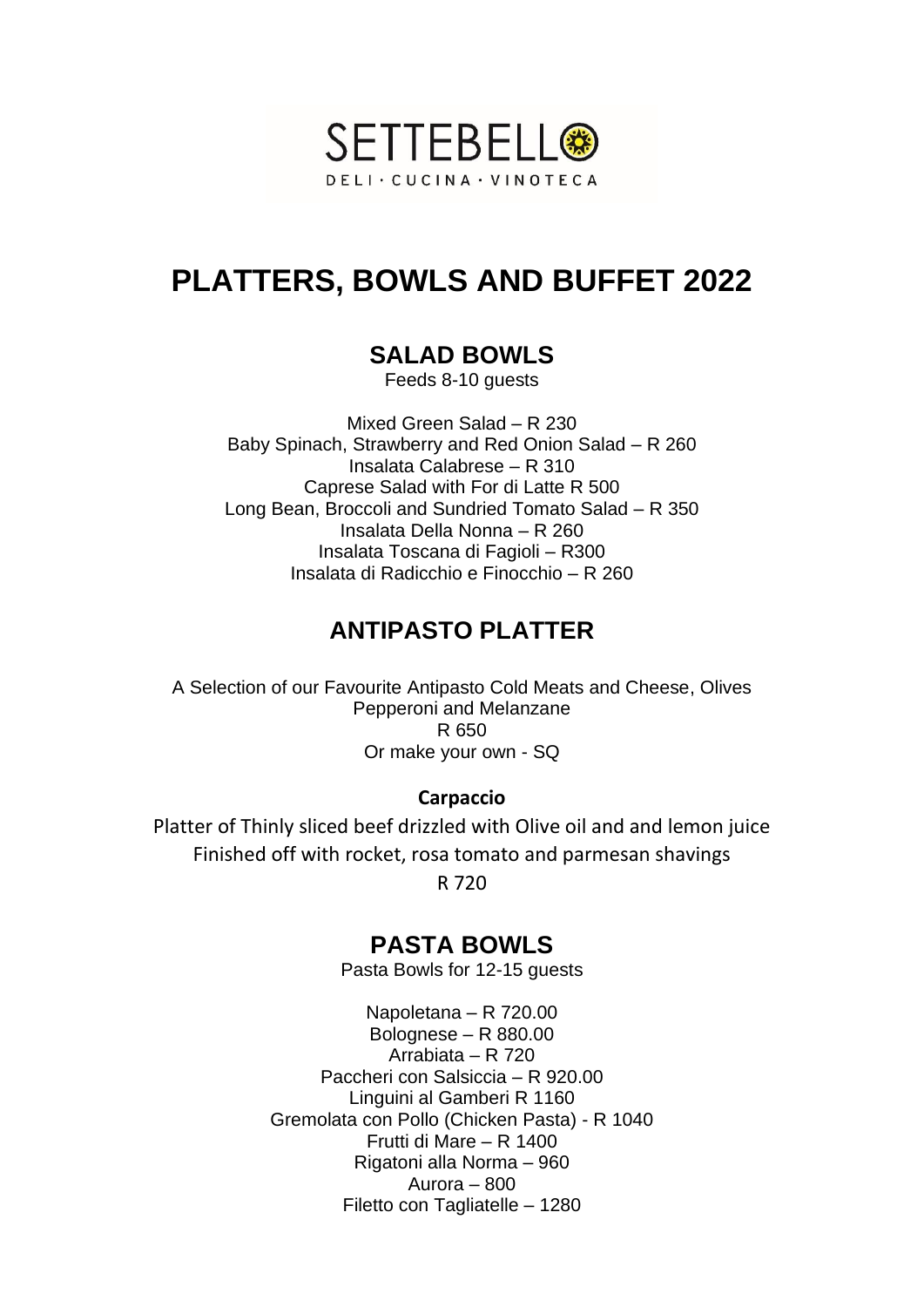## **MAINS PLATTERS**

All Our platters feed 10 guests

Prawn Platter - SQ Calamari and Kingklip Platter – R 1300 Prawn, Calamari and Kingklip Platter - R 1600 Baked Hake Platter - R 1100 Grilled Chicken Platter Lemon & Herb or Spicy Platter - R 900 Chicken Schnitzel Platter - R 850 Settebello Bacalhau – R 2240 Settebello Burgers X10 per Platter - R 900 Pollo Parmigiana – R 1200 Vitello Marsala (Veal) – R 1500 Vitello Limone (Veal) – R 1300 Pork Neck – R 720 Fillet Steak – R1550 Roast Lamb – 950

**Chicken Strips Platter**

Crumbed chicken strips served with lemon wedges R 600

#### **Cheese Platter**

Assorted cheeses Mozzarella bocconcini, Grana Padana, Gorgonzola, served with Crackers R 500.00 per platter

#### **Fritto Misto di Pesce**

Feeds 10 guests Fried Hake, Calamari and Prawns Platter R 750

### **SIDES**

Mixed Vegetable Bowl – R 350 Chip Bowl – R 250 Roast Potato Bowl – R 250 Polenta – R 270 Spinach – R 250 Savoury Rice – R 250 Roast Butternut – R 350 Zucchini Fritti – R360